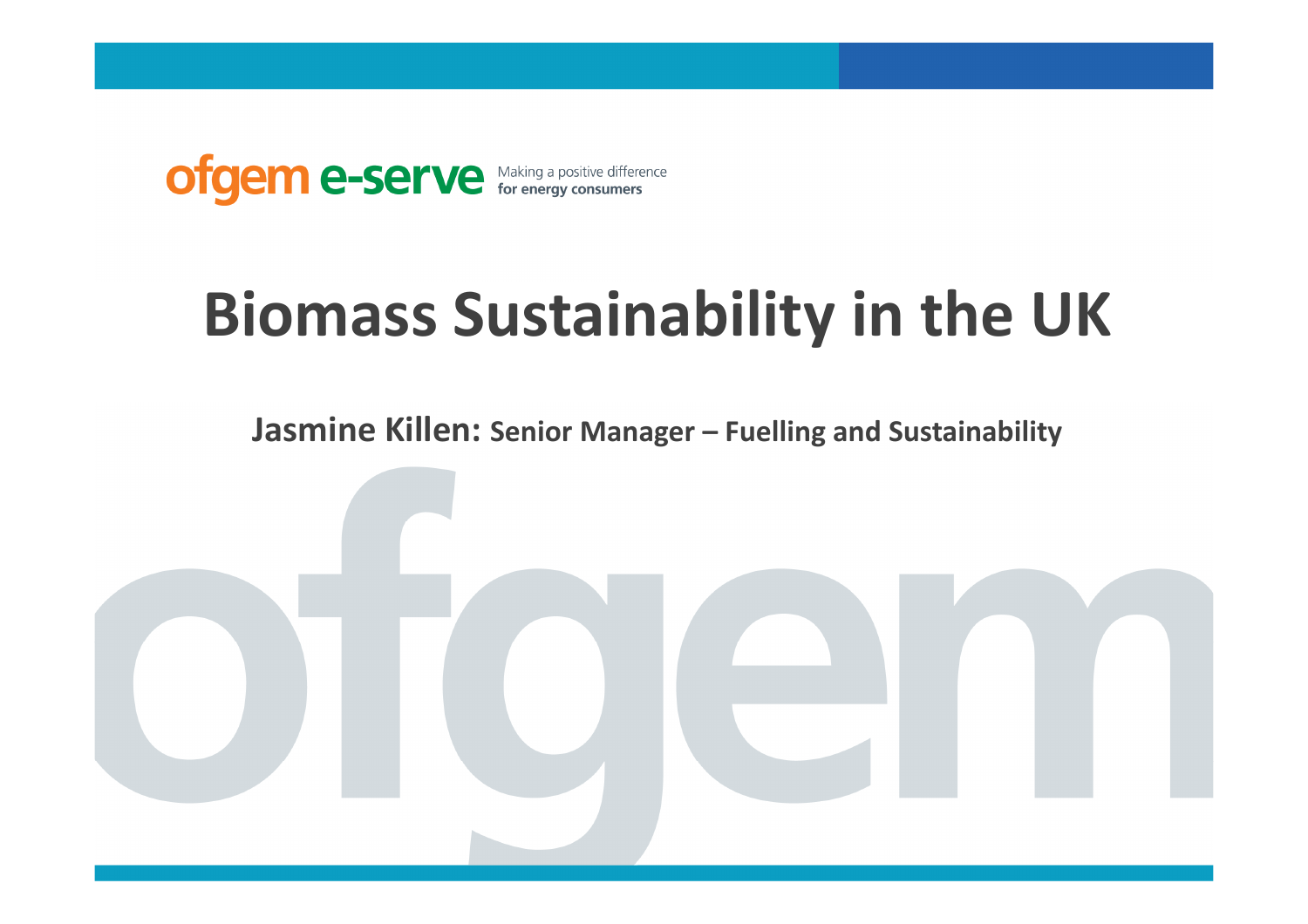## **ofgem e-serve** Making a positive difference

### **Agenda**

- -Introduction to Ofgem E-Serve
- -Summary of biomass use and import of solid biomass in UK
- -UK's background of sustainability criteria implementation
- What are the sustainability criteria
	- -Land criteria for non woody biomass
	- - Land criteria for woody biomass (including regional risk based approach and 70/30 threshold)
	- -Greenhouse gas (GHG) criteria
- Consignments
- Mass balance
- -Fuel Classification
- Reporting and compliance
- -Sustainability reporting to date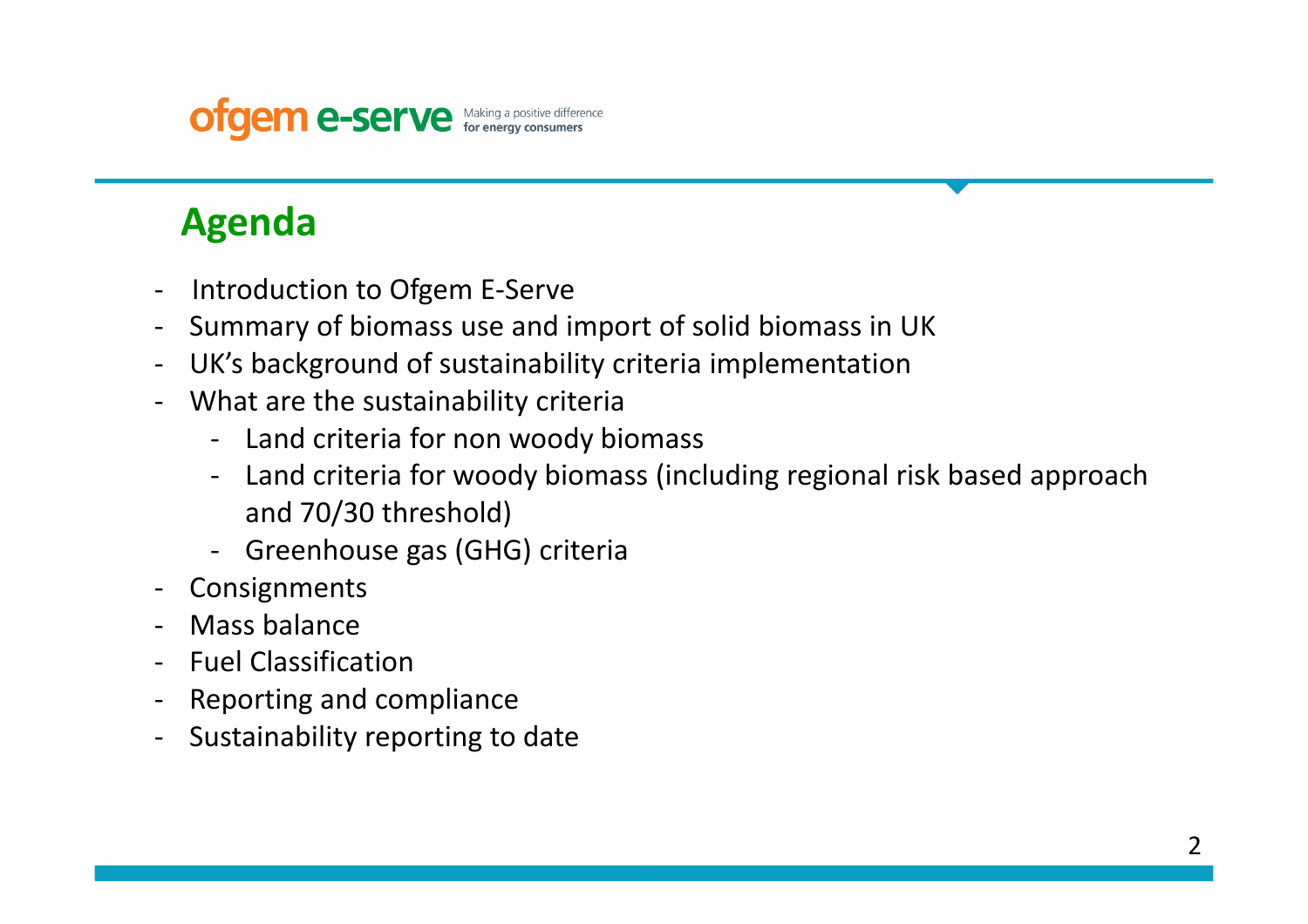

### **Introduction to Ofgem**

- Ofgem is the Office of Gas and Electricity Markets. We are a non-ministerial •government department and an independent National Regulatory Authority.
- $\bullet$  Ofgem E-Serve is responsible for administering green energy and social schemes on behalf of the government. These range from renewable energy incentives to energy efficiency and social programmes.
- $\bullet$  The Renewables Obligation (RO) is one of the main support schemes for large-scale renewable electricity generation in the UK. It puts an obligation on licensed electricity suppliers to source a proportion of their supply from renewables.
- $\bullet$  We administer this scheme on behalf of the Department for Business, Energy and Industrial Strategy (BEIS).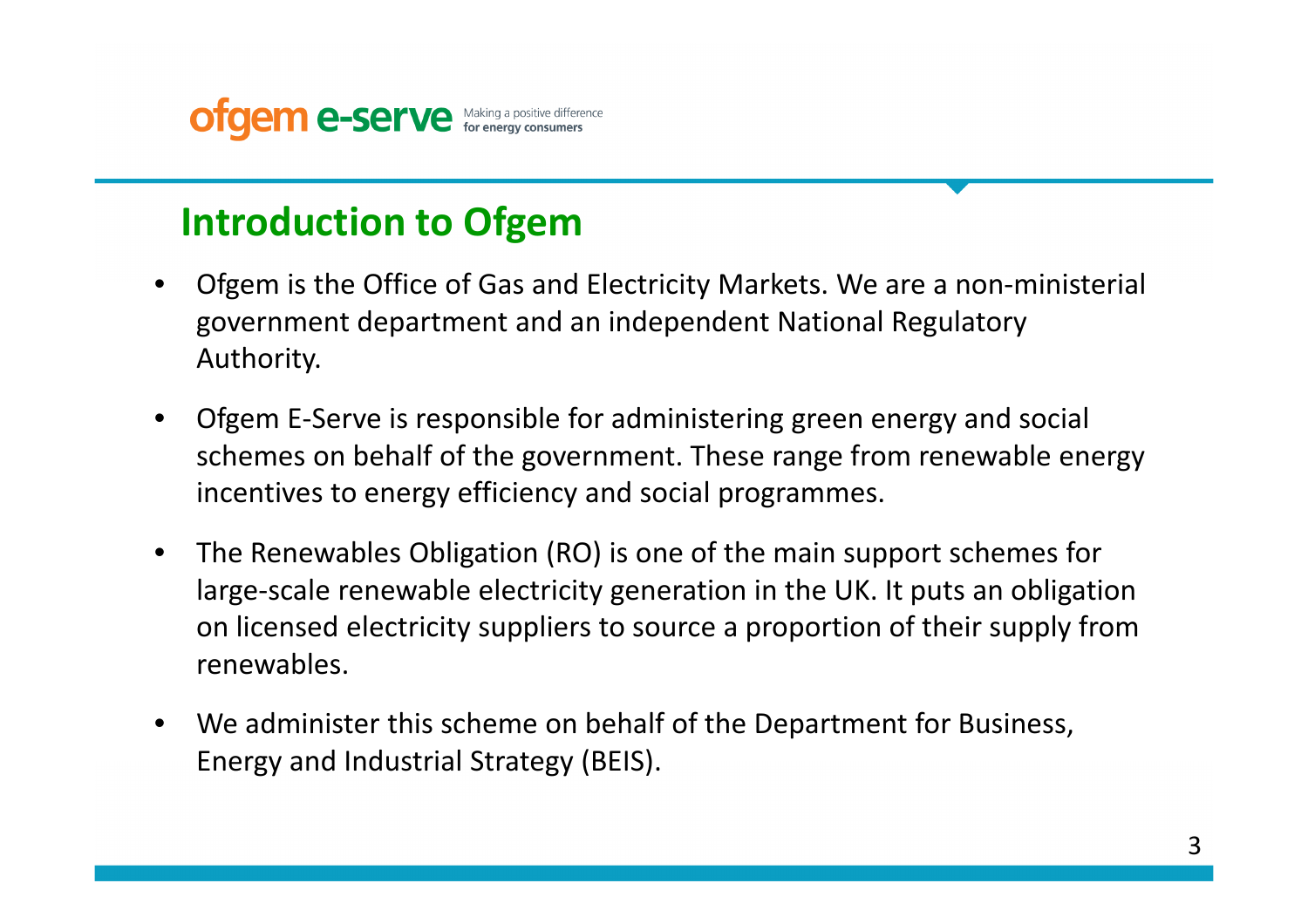

### **Summary of Biomass use under the RO**

• Biomass is defined as something that has at least 90% by energy content derived from plant matter, animal matter, fungi, algae or bacteria. Can be solid, liquid or gas.



#### **Origin of solid biomass used from 2011-12 to 2014-15 (excluding waste)**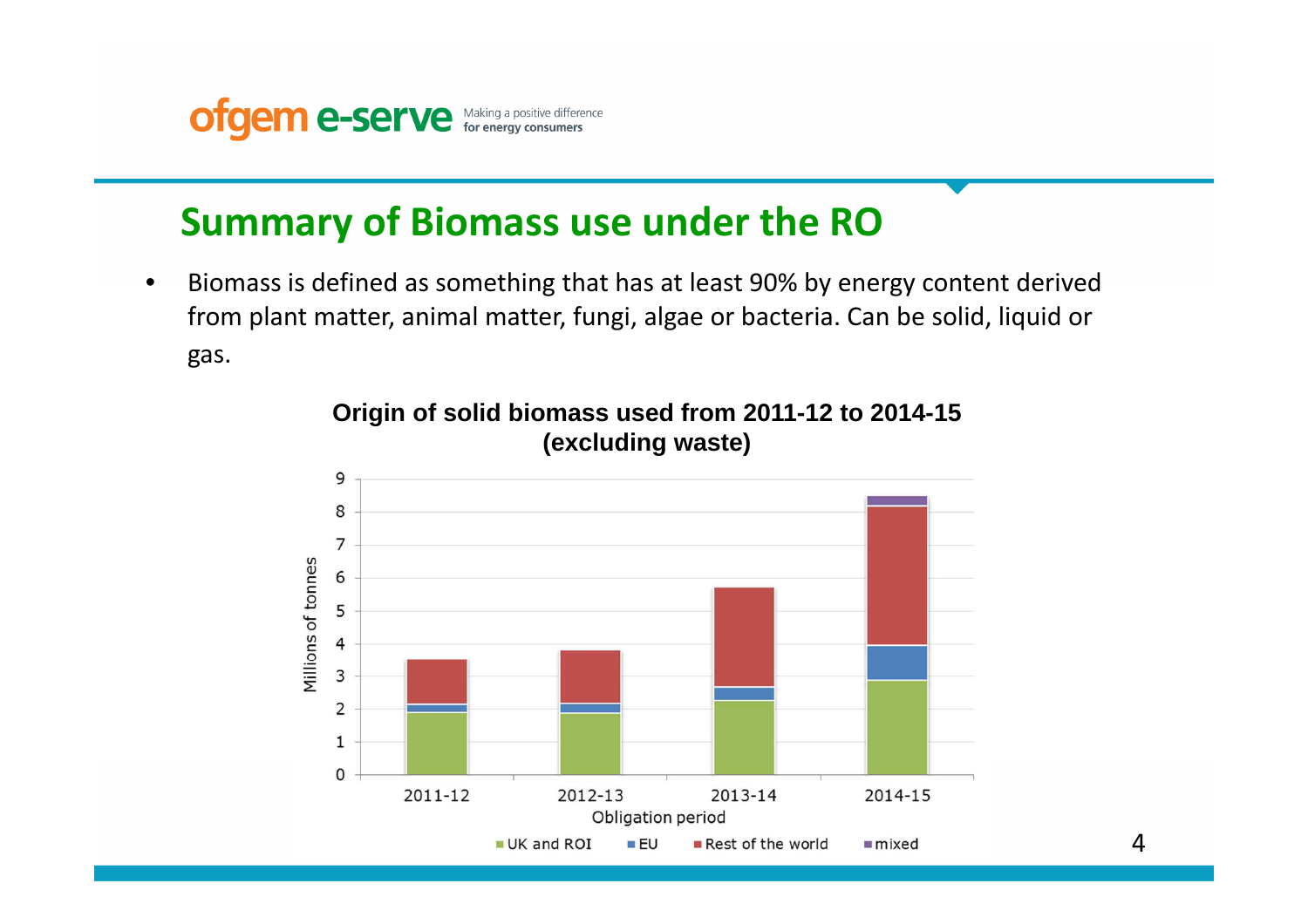**ofgem e-serve** Making a positive difference

### **Biomass use in the UK Continued**



Stations used approximately 165.9 million m<sup>3</sup> of biogas, 152.1 million liters of bioliquid and 10.4 million tonnes of solid biomass for electrical generation in 2014-15

**Types of non-wood solid Biomass used from 2011-12 to 2014-15 (excluding wastes)**

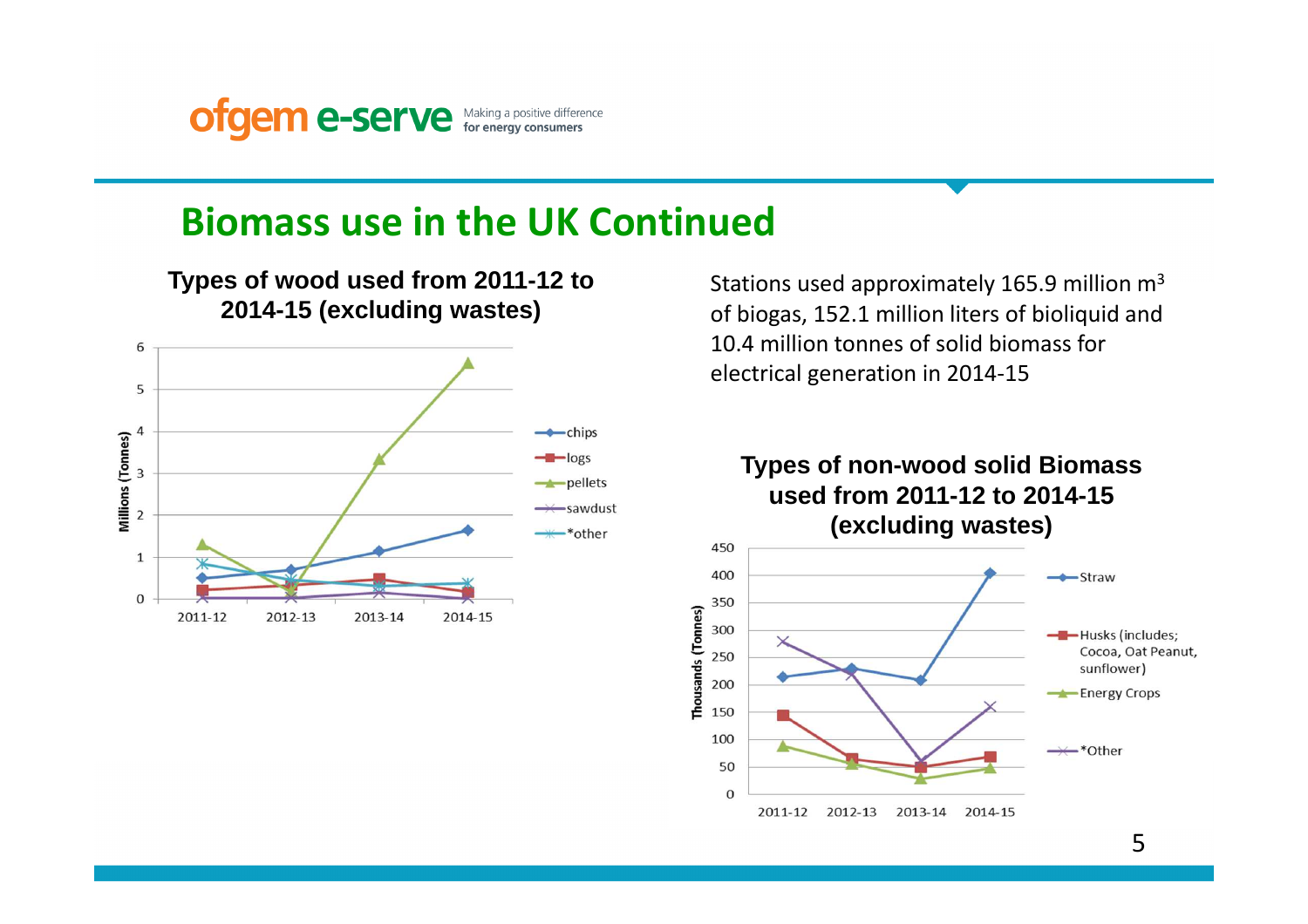

### **Biomass sustainability in the UK**

- ✓ Sustainability first introduce into the RO
- ✓ Profiling information to the authority
- ✓ Bioliquids must meet RO sustainability criteria to gain ROCs and verification – audit report
- $\checkmark$  RO adopted mandatory reporting for solid biomass and biogas stations >50kW as of Apr 2011 but does not link to support – only profiling information



2009

2011

- $\checkmark$ Mandates that solid biomass and biogas stations with a TIC  $\geq$  1MW are required to submit an annual sustainability audit report
- $\checkmark$  For wood introduction of Timber Standard and additional profiling ✓ information
- ✓ ROC linkage for solid biomass and biogas stations ≥1MW
- $\checkmark$  Introduction of the greenhouse gas (GHG) annual averaging mechanism
- $\checkmark$  Changes to wood profiling questions
- $\checkmark$  Timber Standard written into legislation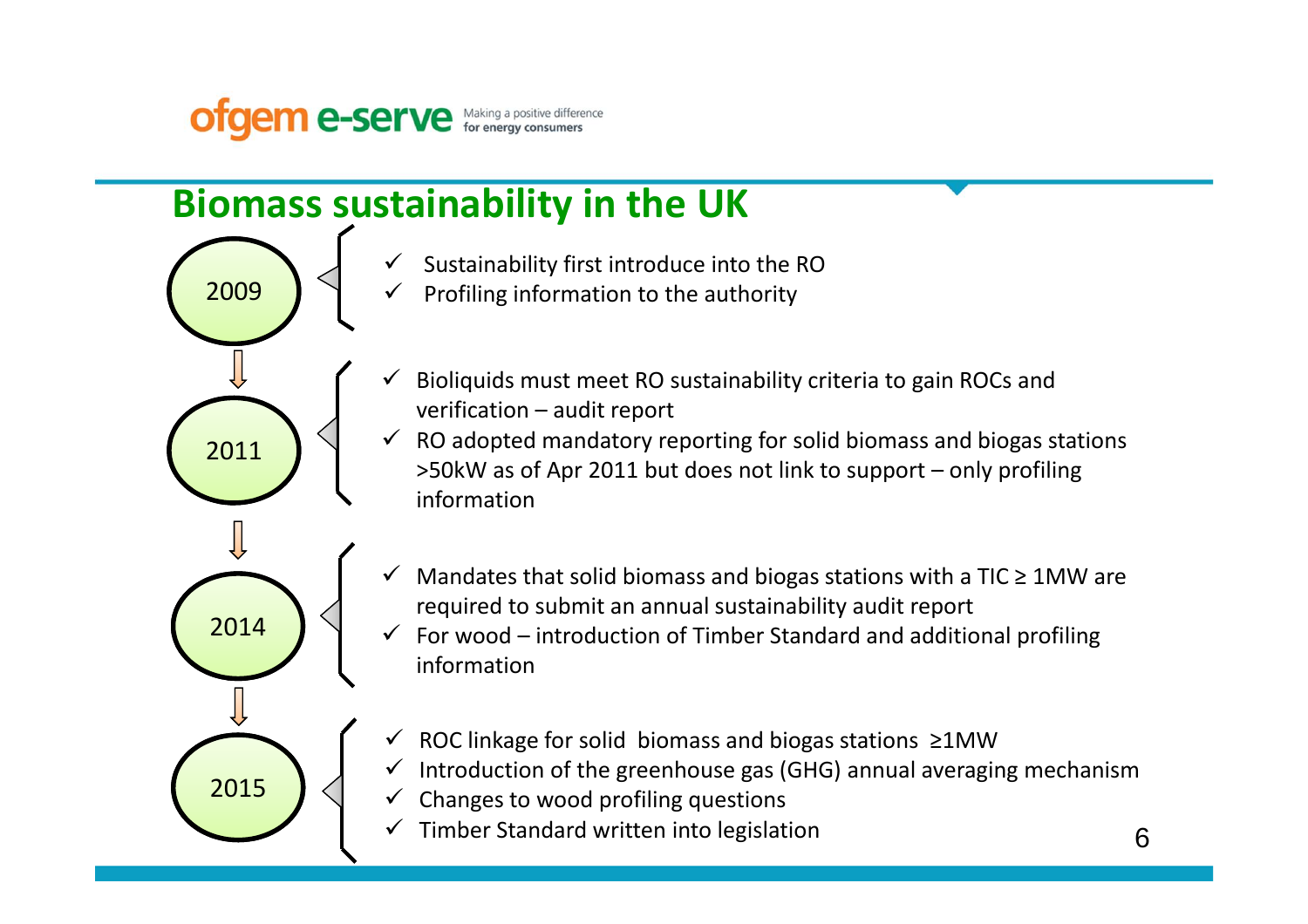

### **What are the sustainability criteria?**

The sustainability criteria have come from the European Renewable Energy Directive (RED) and are written into the UK's legislation. It has two parts:

**1 Land criteria** – This focuses on the land from which the biomass was sourced. The aim is to protect areas of high biodiversity and high carbon stock. The legislation sets out prohibited land types for non woody biomass, and forest management requirements for woody biomass.

**2 Greenhouse Gas criteria** – This accounts for the life-cycle greenhouse gas emissions of the biomass using a set methodology.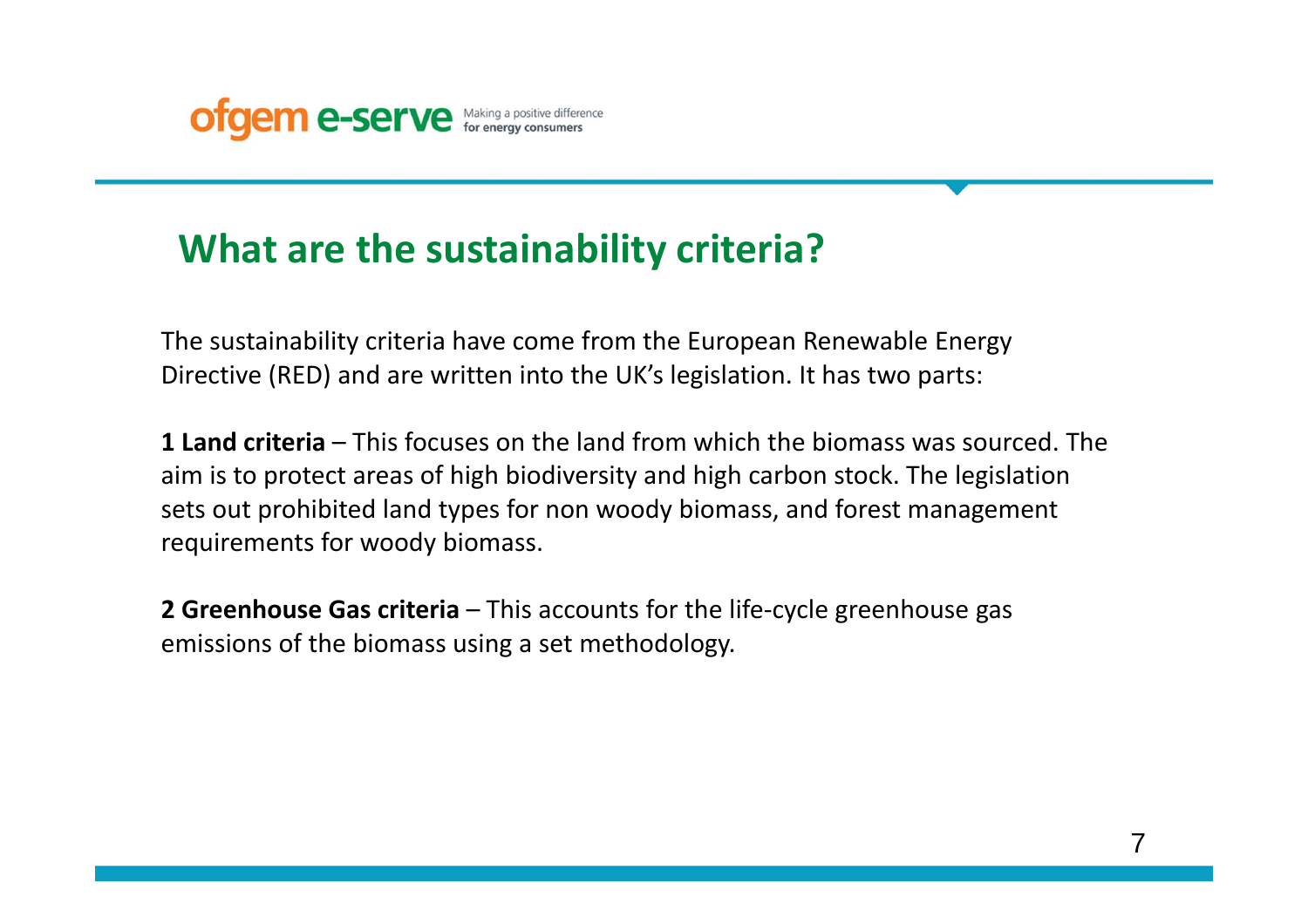

*"Introduced through the Renewable Energy Directive (RED) for bioliquid sustainability Criteria"*



## **Land Criteria for non-woody biomass**

• RO land criteria for non-woody biomass prohibits sourcing biomass from certain land types, known as a protected source.

Biomaterial is obtained from a protected source if it has come from land which:

- • At any time during or after January 2008 the land was a primary forest or land designated for nature protection purpose,
- • At any time in January 2008 was a highly biodiverse grassland, or a peatland,
- $\bullet$  Was a former continuously forested area, former lightly forested area or a former wetland

Where a land use change has occurred that is not permitted under the land criteria, the biomass has not met the land criteria.

**Compliance** with this criteria can be shown by aerial photographs, satellite images, maps, Land Register entries/databases, and site surveys.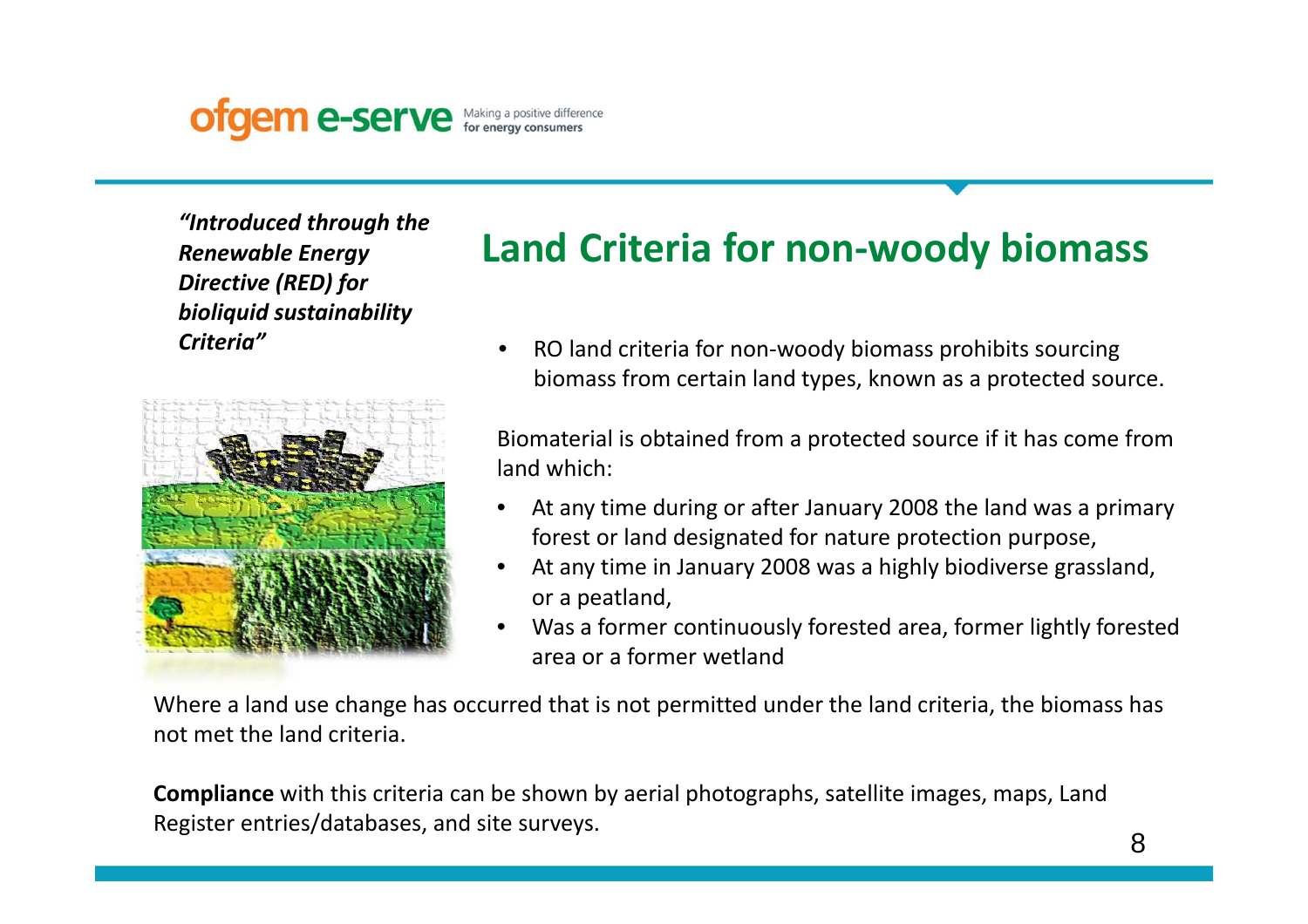

### **Land Criteria for woody biomass**

Woody Biomass should come from a sustainable source to meet the land criteria. Sustainable Source is defined within Schedule 3, Article 6 of the ROO 2015.

There are two parts to showing the wood is from a Sustainable Source:

- 1.) Meeting the sustainability requirements by showing that:
- -Harm to ecosystems is minimised
- -The productivity of the area is maintained
- $\blacksquare$ The health and vitality of ecosystems is maintaine d
- -Biodiversity is maintained
- Those responsible for the management of the area comply with the local and national laws relating to health and safety and welfare of the workers and have regard to the legal, customary and traditional rights of tenure and land use.
- -There is regular assessment of the extent to which the above requirements are met.

2.) The wood is grown in an area that is managed in a way that is consistent with the Forest Europe Sustainable Forest Management criteria or another set of international principles that meet the requirements.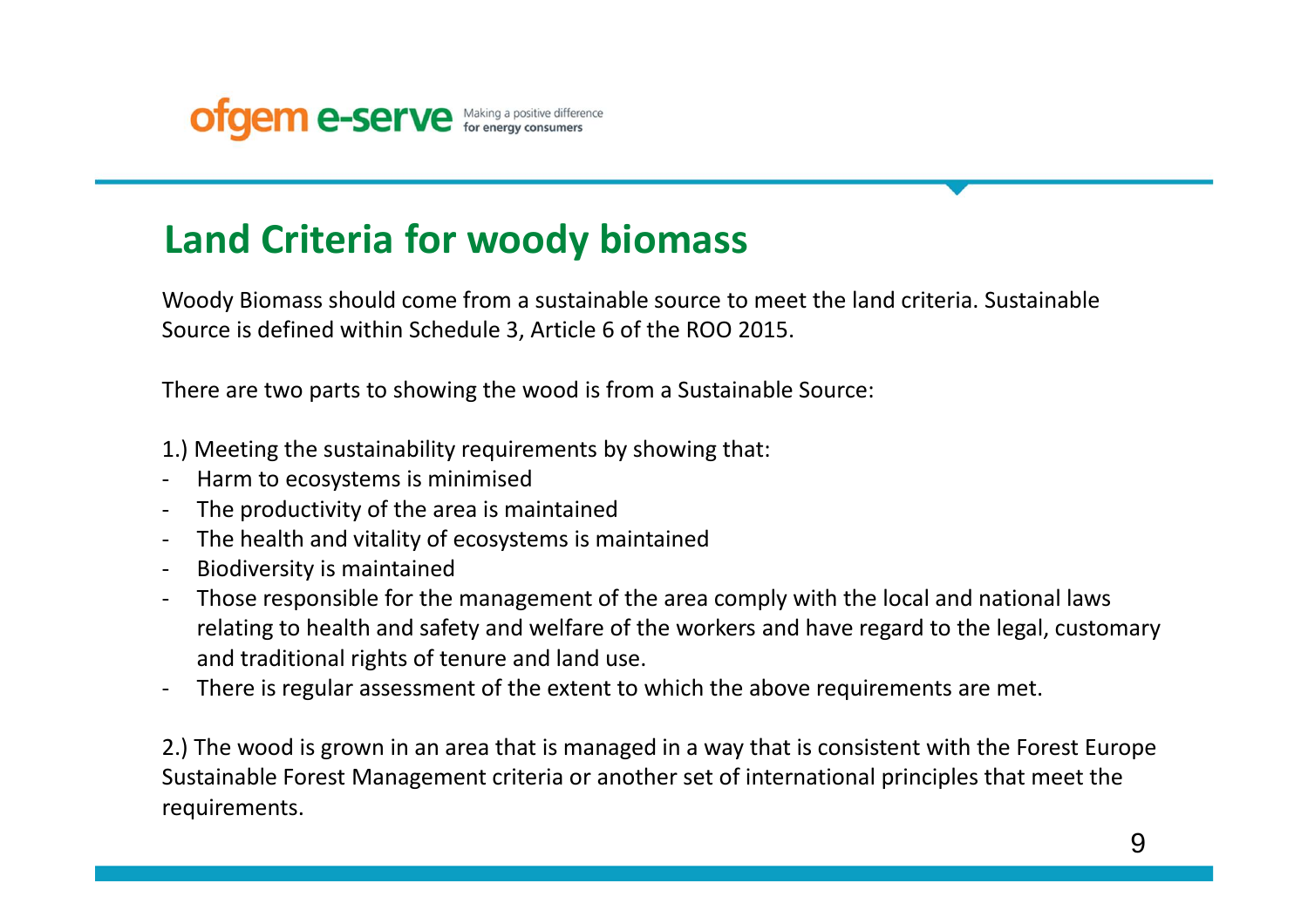

### **Land Criteria for woody biomass continued**

### **Regional Risk Based Approach**

 • Compliance to the Sustainable Source criteria can be met at a regional level (i.e. does not have to be met at the forest level). Have to have sufficient credible evidence that there is a low risk of non-compliance with the sustainable source criteria for a defined region. All wood has to be traceable back to a region/supply base.

**A region** can be defined as the largest area in which reliable and independent information is available so show that conditions are sufficiently homogenous to evaluate the risk of noncompliance with the sustainable source criteria. For instance in a single region it is expected that the following should be the same:

- Legislation covering land ownership, use and harvesting rights
- Legislation covering biodiversity, water, air and soil protection
- Legislation covering basic labour rights and health and safety of forest workers
- Legislation covering waste handling and disease control
- Legislation covering tress felling licensing and replanting/regeneration requirements.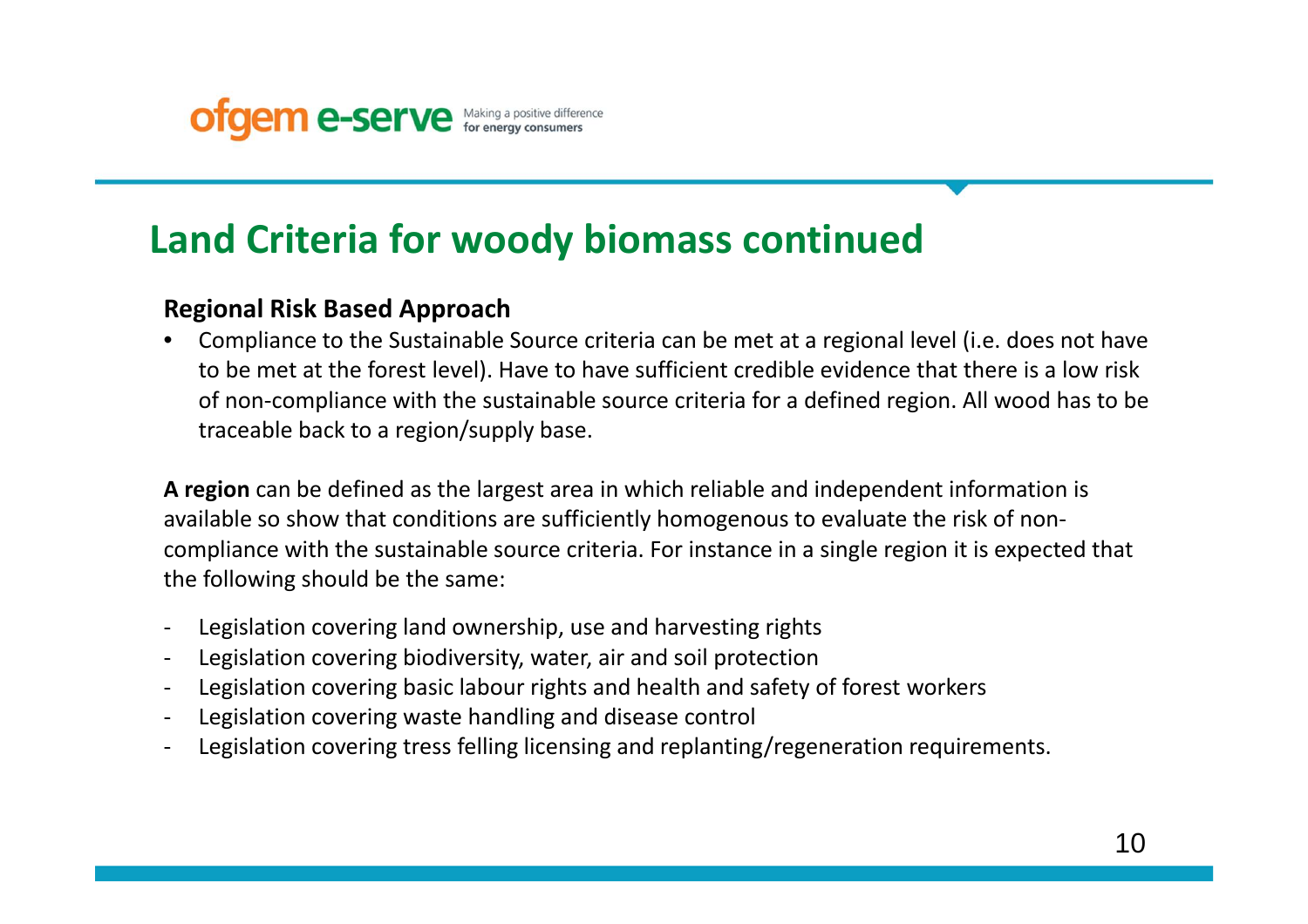

### **Land Criteria for woody biomass continued**

### **70/30 Threshold**

- 70/30 refers to the threshold of sustainable wood to unsustainable wood. i.e. 70% of the wood used has to meet the sustainable source criteria. 100% of the wood used has to be legal and meet the **EU Timber Regulation**.
- The 70% threshold can be on a consignment basis or on the total wood burnt in the reporting period (for the RO this is a month).

### **Compliance to the sustainable source criteria** can be demonstrated by:

- Woody Biomass Category A evidence FSC or PEFC
- Woody Biomass Category B evidence bespoke evidenc e

Ofgem E-serve conducted a benchmarking exercise and the Sustainable Biomass Partnership met all the sustainable source criteria and can be included as Category A evidence.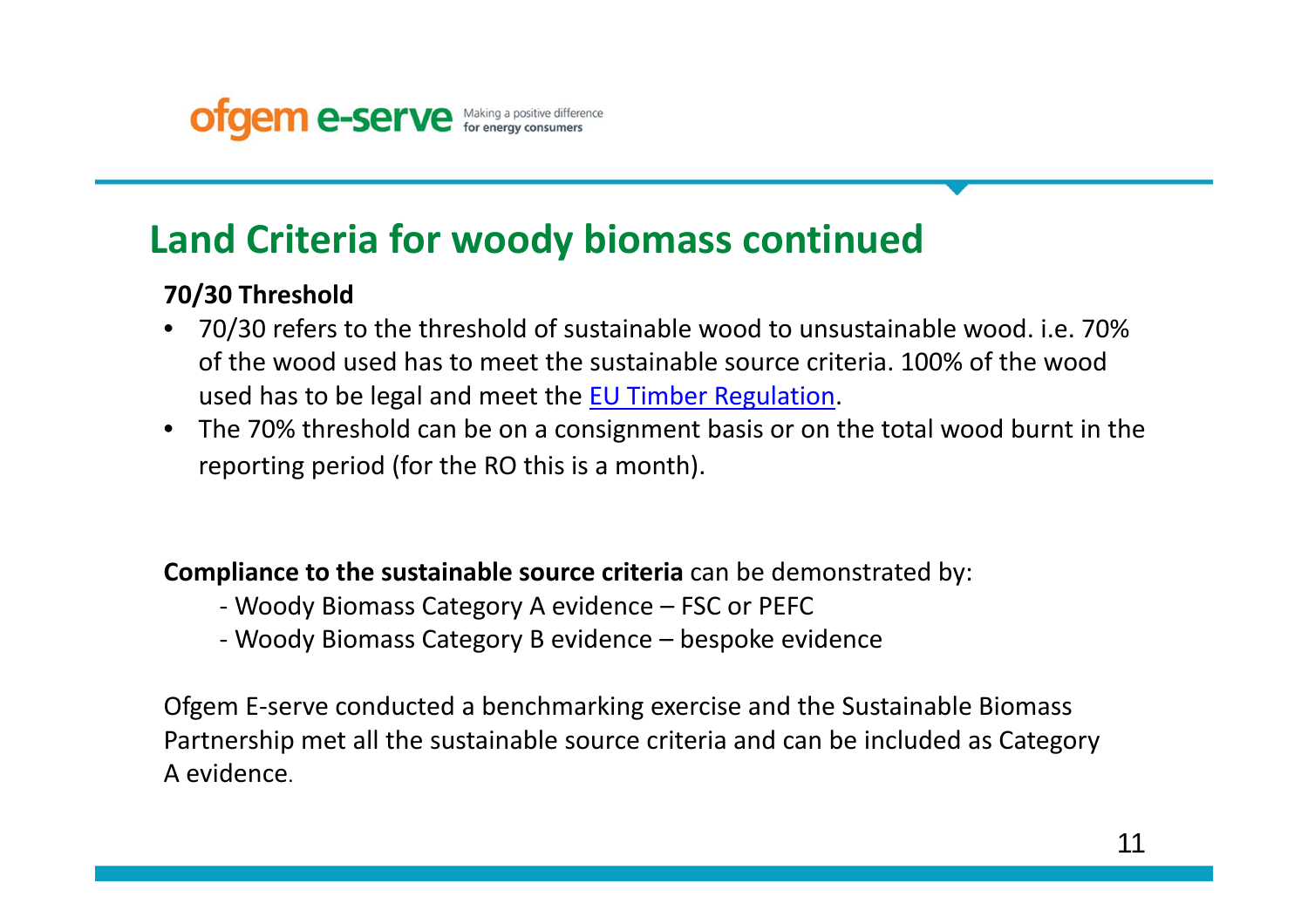



### **Greenhouse Gas (GHG) Emissions Criteria**

Account for life-cycle GHG emissions of biomass. There are different GHG units and thresholds depending on the fuel type:

- -Solid biomass and biogas is on Carbon intensity (gGHG/MJ electricity)
- -Bioliquids is as a percentage saving against the fossil fuel comparator

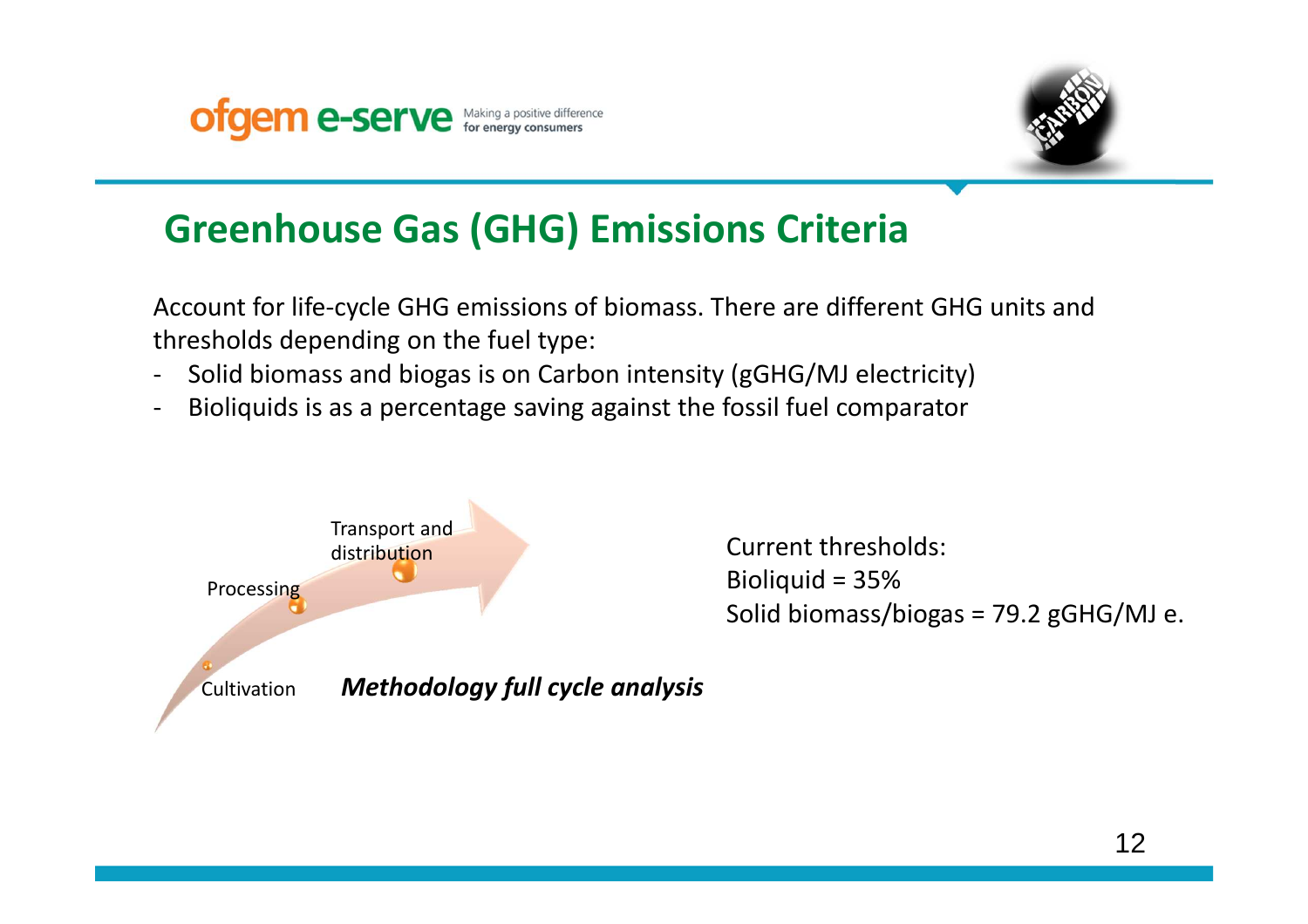

### **Greenhouse Gas (GHG) Emissions Criteria continued**

There are three calculation methods:

-**Default** values – values included in the legislation,

-**Actual** values – methodology set out in Part C of Annex 5 of the RED. Calculates each step of the life cycle separately (i.e. cultivation, processing, transport etc.)-**Mixed** value method – uses both default and actual method (only for bioliquids).

| <b>Bioliquid</b>                        | <b>Default</b><br>carbon<br>intensity (CI)<br>[gCO <sub>2ea</sub> /MJ] | Disaggregated default values $[gCO_{2e0}/MJ]$ |    |                                          |                                  |                             |  |  |
|-----------------------------------------|------------------------------------------------------------------------|-----------------------------------------------|----|------------------------------------------|----------------------------------|-----------------------------|--|--|
| production<br>pathway                   |                                                                        | Cultivation                                   |    | Processing                               | Transport<br>and<br>distribution | <b>GHG saving</b><br>$[\%]$ |  |  |
|                                         |                                                                        |                                               |    |                                          |                                  |                             |  |  |
| <b>Sugar beet</b>                       | 40                                                                     | 12                                            | 26 |                                          | $\overline{2}$                   | 52%                         |  |  |
| ethanol                                 |                                                                        |                                               |    |                                          |                                  |                             |  |  |
| <b>Sugar cane</b>                       | 24                                                                     |                                               |    |                                          |                                  | 71%                         |  |  |
| ethanol                                 |                                                                        | 14                                            | 1  |                                          | 9                                |                             |  |  |
| <b>Biomass Production Pathway</b>       |                                                                        |                                               |    | Default carbon intensity (CI) [gCO2eq/MJ |                                  |                             |  |  |
|                                         |                                                                        |                                               |    | feedstock]                               |                                  |                             |  |  |
|                                         | Wood chips from forest residues (European                              |                                               |    |                                          |                                  |                             |  |  |
| temperate continental forest)           |                                                                        |                                               |    | $\overline{1}$                           |                                  |                             |  |  |
| Wood chips from short rotation forestry |                                                                        |                                               |    |                                          |                                  |                             |  |  |
|                                         | 4<br>(European temperate continental forest)                           |                                               |    |                                          |                                  |                             |  |  |

13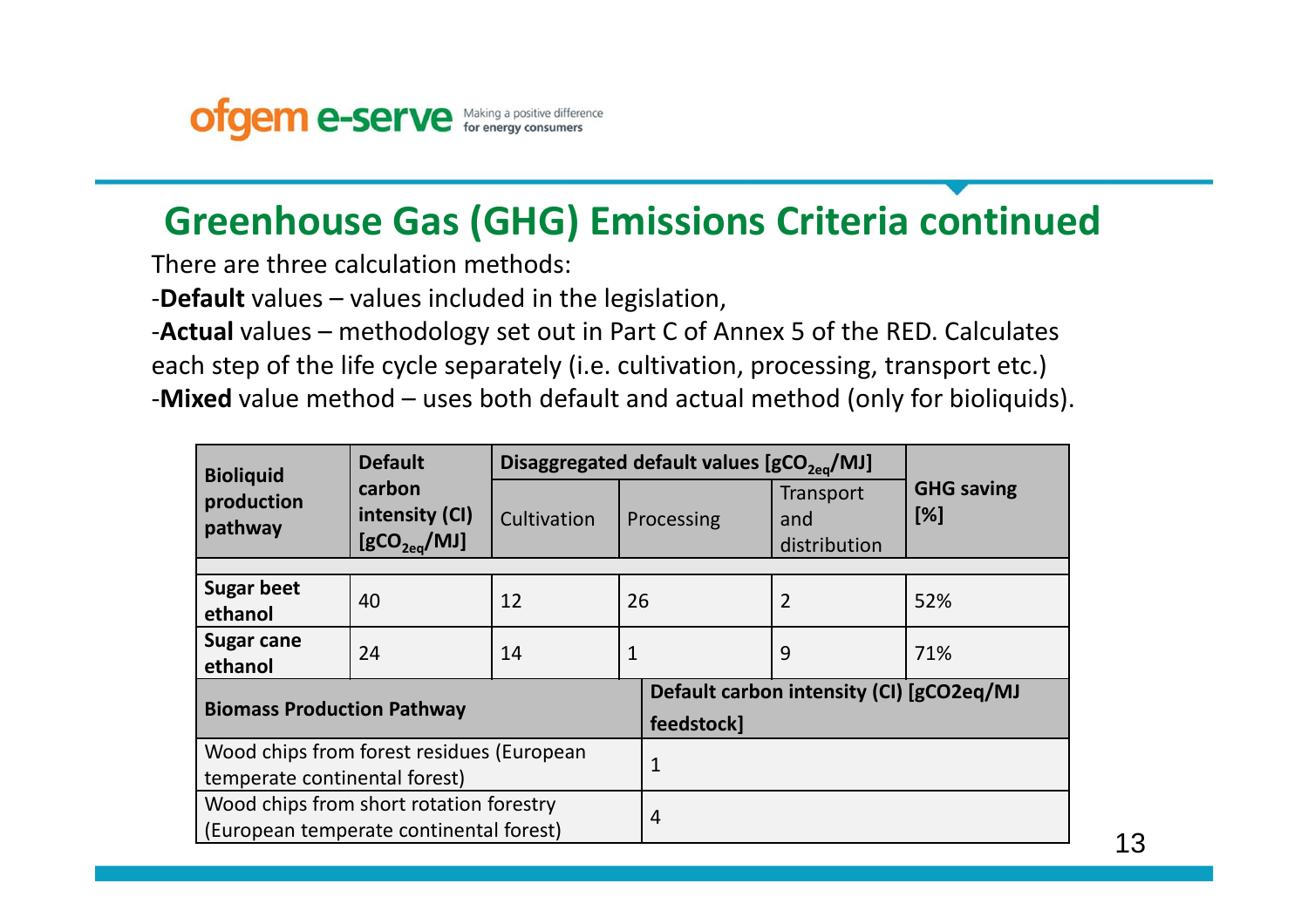

### **Consignments**

- • Fuel needs to be reported per consignment and a consignment is based on the **'sustainability characteristics'** of the material.
- • Ofgem E-serve consider the following characteristics should be taken into account when determining consignments:
	- o Country of origin
	- oFeedstock type (e.g. wood, used cooking oil, food waste)
	- o Biomass form (solid biomass only)
	- o Classification of the fuel (waste, residue, product etc.)
	- o Compliance with land criteria
	- o Compliance with GHG criteria

Determining a consignment is important because sustainability information is gathered and reported against the consignment. What needs to be reported can change based on the fuel classification of the consignment.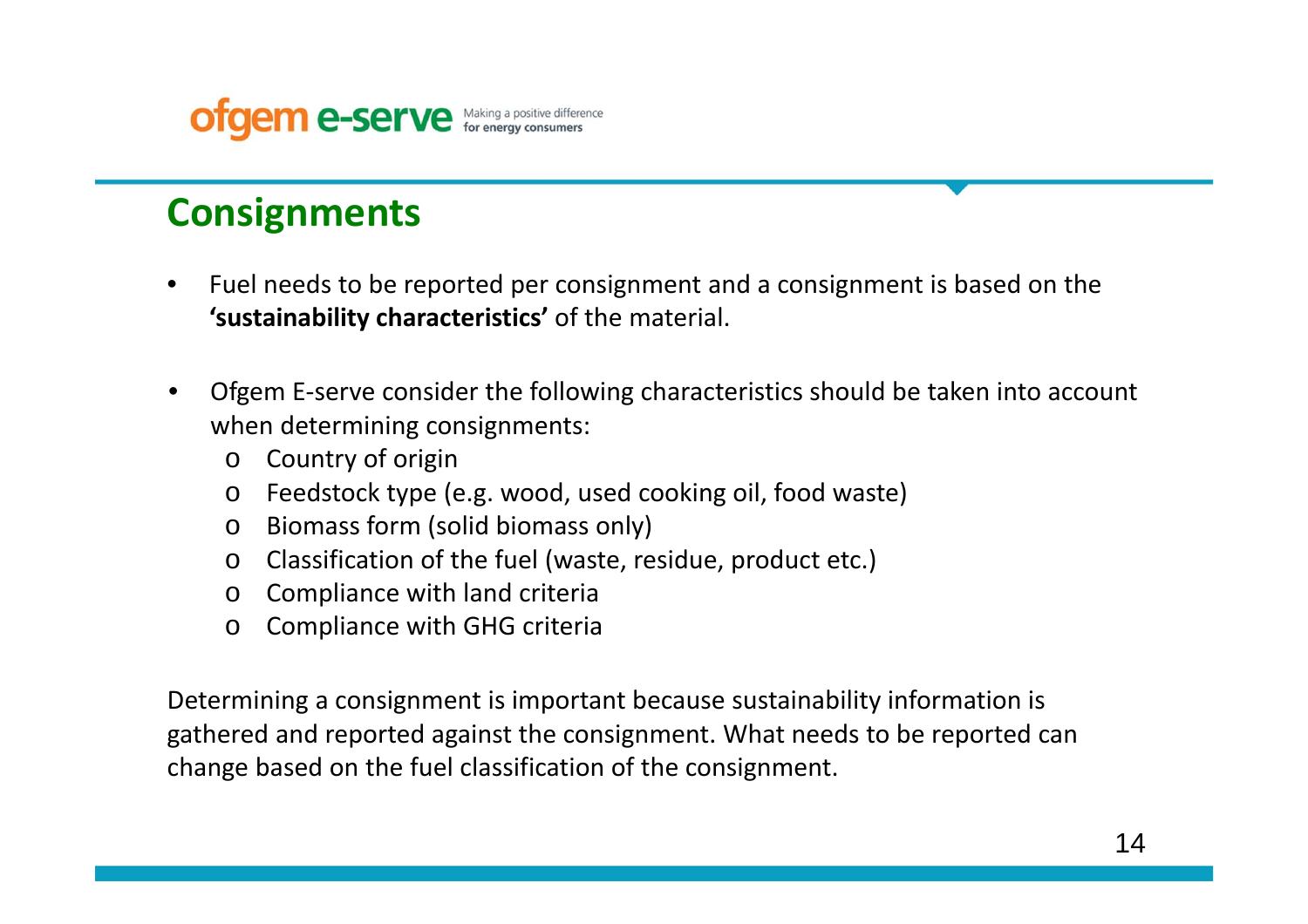

### **Mass balance**

- • Mass balance is a system in which sets of sustainability characteristics remain assigned to consignments. The sum of all consignments withdrawn from the mixture is described as having the same sustainability characteristics, in the same quantities, as the sum of all consignments added to the mixture. I.e. you can not have more output of a certain consignment then you had input.
- • Mass balance systems are only needed where consignments are being mixed (this could be on site or in the supply chain). A mass balance system is used to ensure that the biomass and its associated sustainability information is verifiable.
- • There are two types of mass balance systems that can be used:
	- -Proportionate
	- -Non proportionate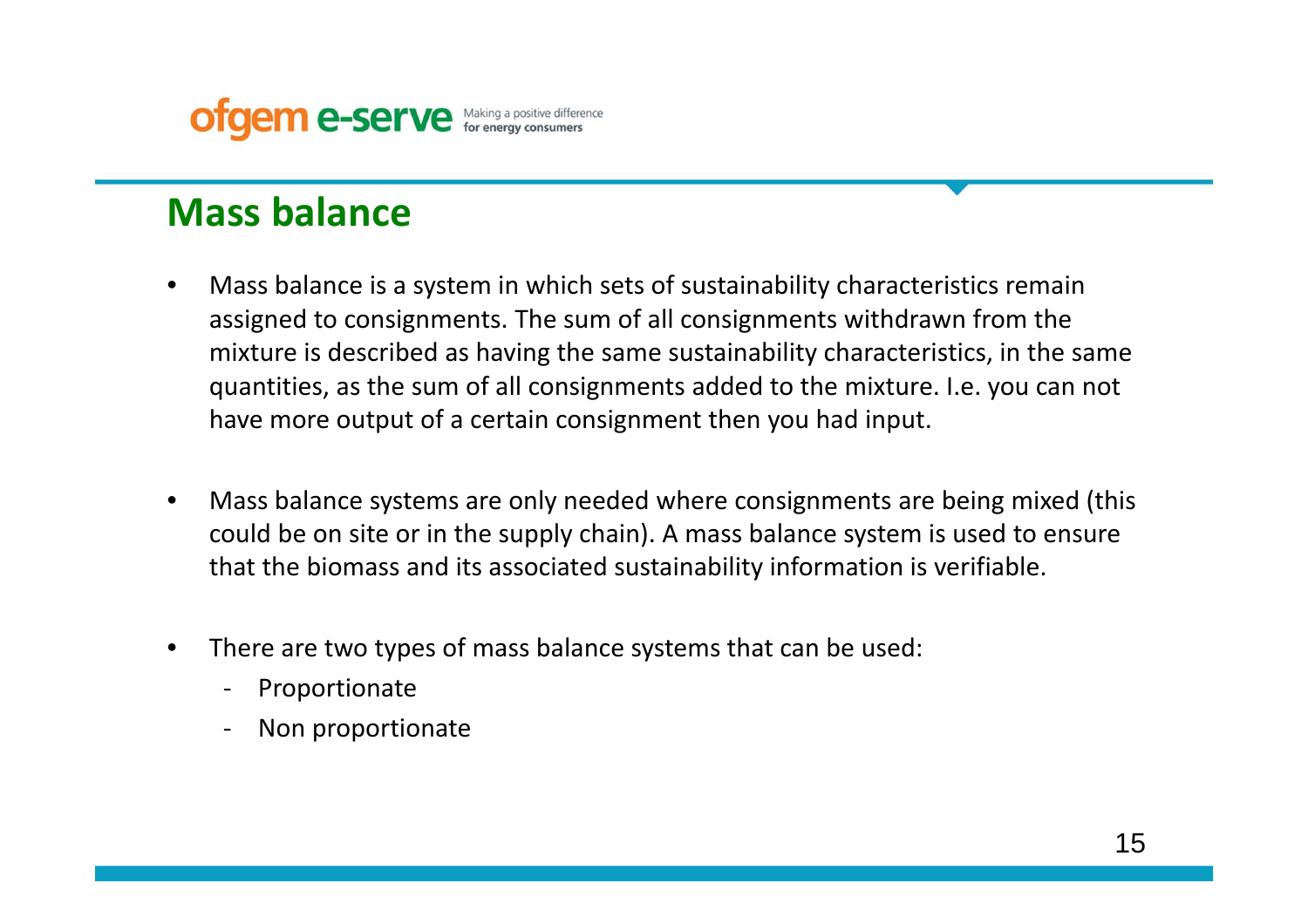

#### **Proportionate mass balance system**

Opening stock = 1000t



#### **Non- Proportionate mass balance system**

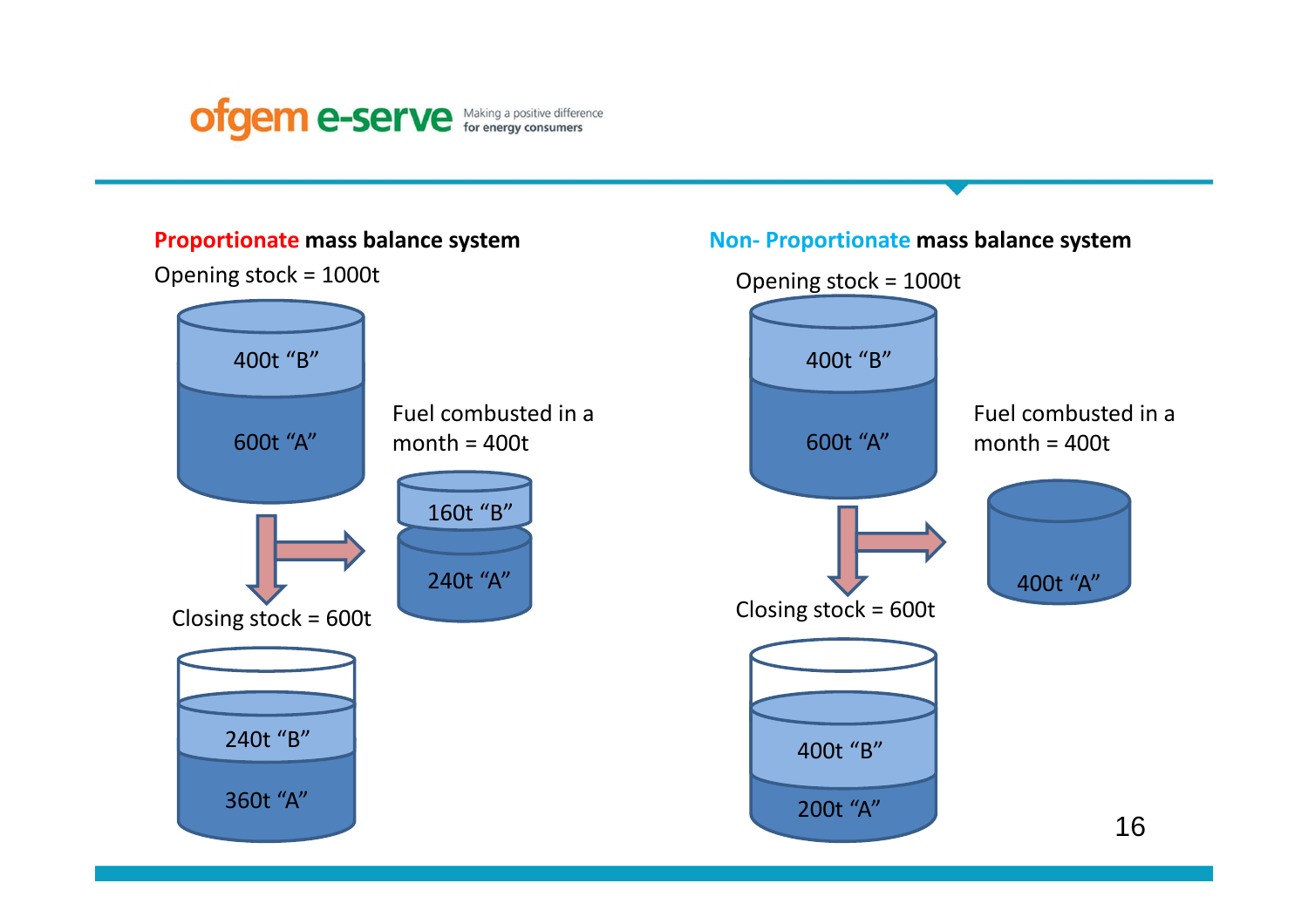

### **Fuel Classification**

|                                                      |                      | <b>BIOLIQUID</b>                                               | <b>SOLID BIOMASS / BIOGAS</b>                                                                                                            |                                                                |  |
|------------------------------------------------------|----------------------|----------------------------------------------------------------|------------------------------------------------------------------------------------------------------------------------------------------|----------------------------------------------------------------|--|
| <b>Fuel Category</b>                                 | <b>Land Criteria</b> | <b>GHG Criteria</b>                                            | <b>Land Criteria or</b><br><b>Timber Standard</b>                                                                                        | <b>GHG Criteria</b>                                            |  |
| Waste                                                | Exempt               | Emissions during and from<br>the process of collection<br>only | Exempt                                                                                                                                   | Exempt                                                         |  |
| <b>Processing residues</b>                           | Exempt               | Emissions during and from<br>the process of collection<br>only | Exempt from land criteria<br>If wood then must report<br>against timber standard                                                         | Emissions during and<br>from the process of<br>collection only |  |
| <b>Residues from</b><br>agriculture                  | Reporting required   | Emissions during and from<br>the process of collection<br>only | Reporting required                                                                                                                       | Emissions during and<br>from the process of<br>collection only |  |
| <b>Residues from</b><br>forestry                     | Reporting required   | Full life-cycle emissions                                      | Reporting required                                                                                                                       | Emissions during and<br>from the process of<br>collection only |  |
| <b>Residues from</b><br>arboriculture                | N/A                  | N/A                                                            | For non-woody biomass:<br>from land criteria<br>For woody biomass:<br>deemed sustainable and<br>meets land criteria for<br>woody biomass | Emissions during and<br>from the process of<br>collection only |  |
| <b>Residues from</b><br>aquaculture and<br>fisheries | Reporting required   | Full life-cycle emissions                                      | Reporting required                                                                                                                       | Emissions during and<br>from the process of<br>collection only |  |
| Products, co-<br>products                            | Reporting required   | Full life-cycle emissions                                      | Reporting required                                                                                                                       | Full life-cycle emissions                                      |  |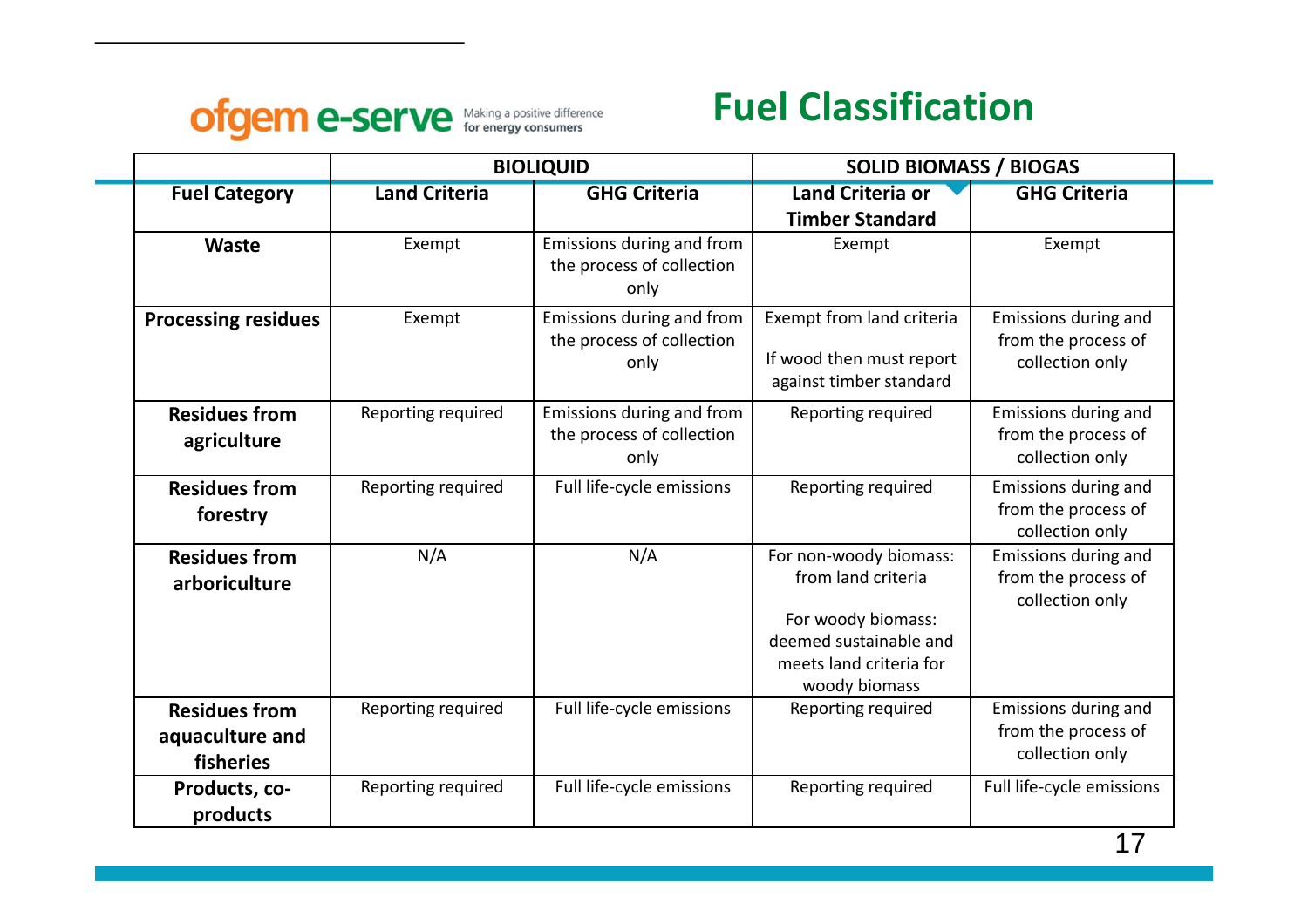

# **Reporting and compliance**

- • Generators report against the land criteria and GHG criteria every month when they provide information to us on the fuels used and their electricity generation.
- • On a monthly basis we do not require evidence they have met the criteria, instead, at the end of the year operators are required to submit an 'Annual Sustainability Report'.
	- $\blacksquare$  This report is carried out by an auditor independent to the generating station, and they verify the sustainability information that has been reported to us on a monthly basis.
	- The audit is carried out in accordance to the ISAE 3000 (Revised) standard.
	- If the report is not submitted or it is found that fuel has been used that has not met the sustainability criteria, we would suspend support under the scheme until the information had been provided or we have recouped the payments associated with the unsustainable fuel.
- • Stations are also required to submit profiling data annually, which is additional sustainability information related to their fuel. We publish this data on our website.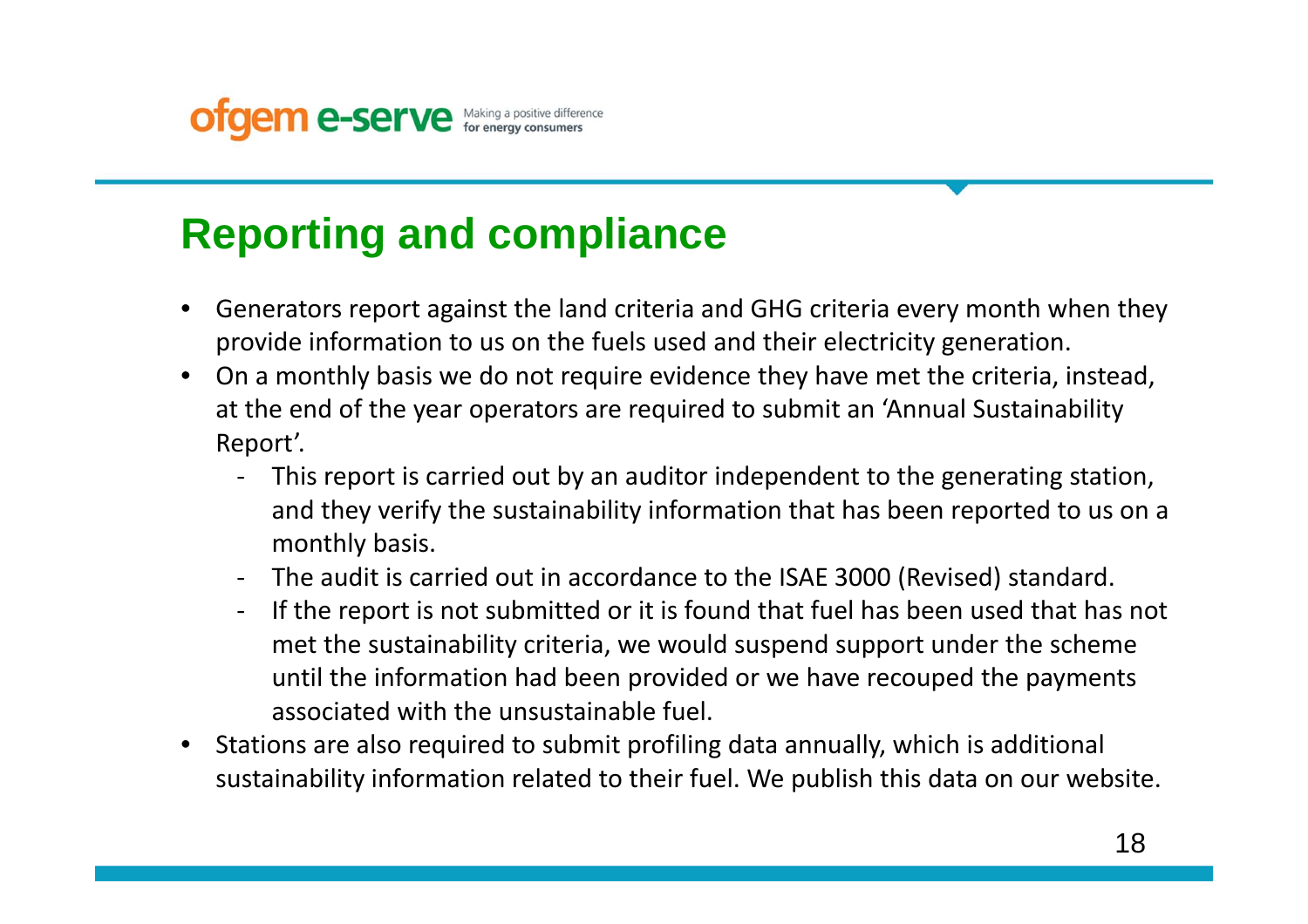

# **Sustainability to date**

- • In the UK, reporting against the sustainability criteria has been mandatory since 2011 for renewable electricity stations under the Renewables Obligation.
	- • Since 2011, support has been linked to the criteria for bioliquids (i.e. bioliquids had to meet the criteria in order to be given support), but was not linked for solid and gas fuels.
- $\bullet$  In October 2015 meeting the criteria became mandatory for biomass used in the Renewable Heat Incentive scheme
- In December 2015 meeting the criteria became mandatory for solid and gas stations •greater than or equal to 1 Megawatt under the RO.
- $\bullet$  The UK was the first EU member state to introduce sustainability criteria for solid biomass and biogas, and it is expected that the EU will implement mandatory criteria for solid biomass and biogas sometime between 2020 and 2030.